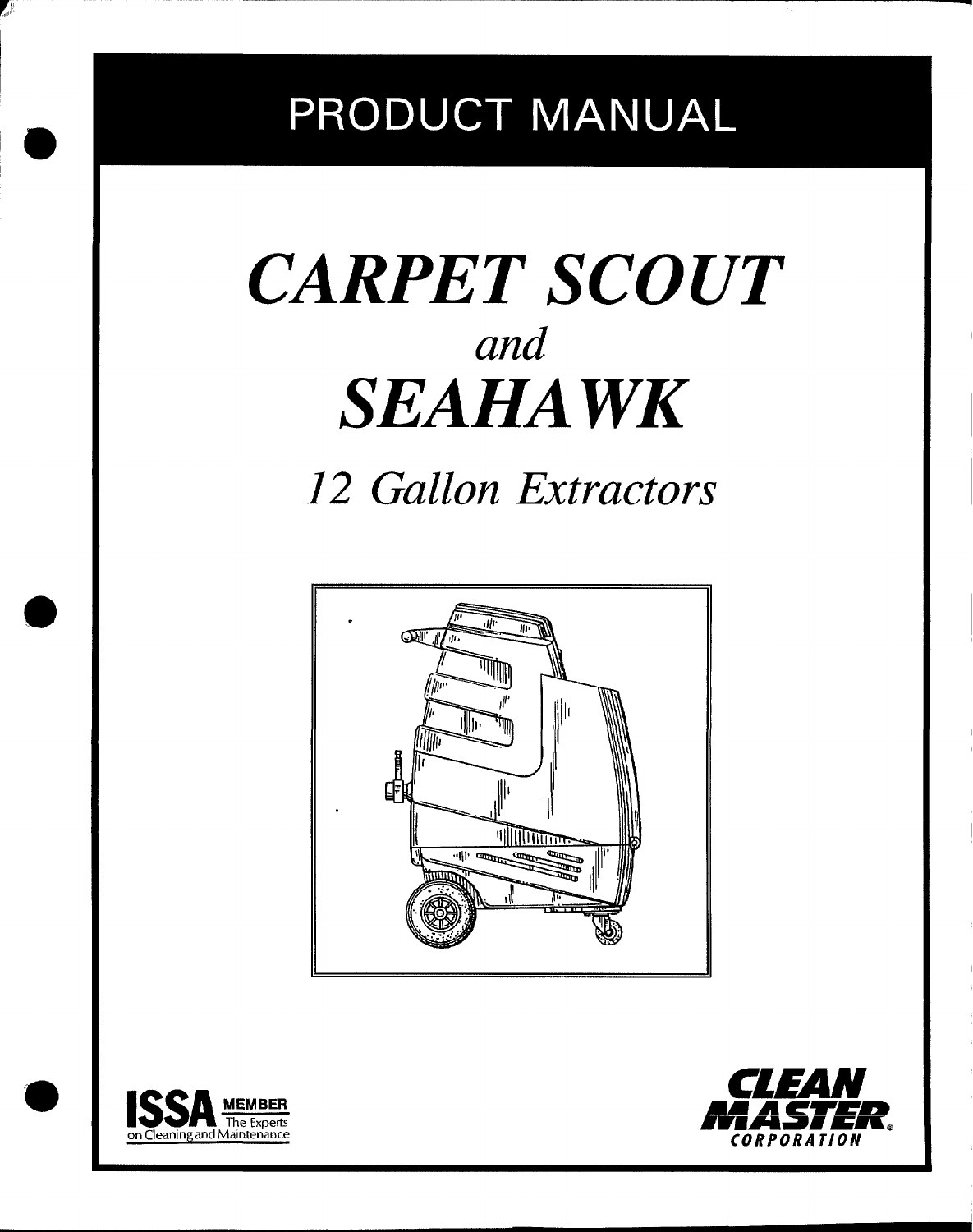

CORPORATION **6321 204th Street SW, Lynnwood, WA 98036**

# **SCOUT and SEAHAWK**

## *Table of Contents Page*

| Maintenance  17 |  |
|-----------------|--|
|                 |  |
|                 |  |
|                 |  |
|                 |  |

**Machine Serial Number**

**Copyright @1996 CLEANMASTER@ Corporation Lynnwood, Washington**

**182-401**

No part of this manual may be reproduced or used in any form or by any means (i.e. graphic, electronic, photocopying or electronic retrieval systems) without the express written permission of the CLEANMASTER® Corporation. All rights reserved.

**Revised July 2, 1996**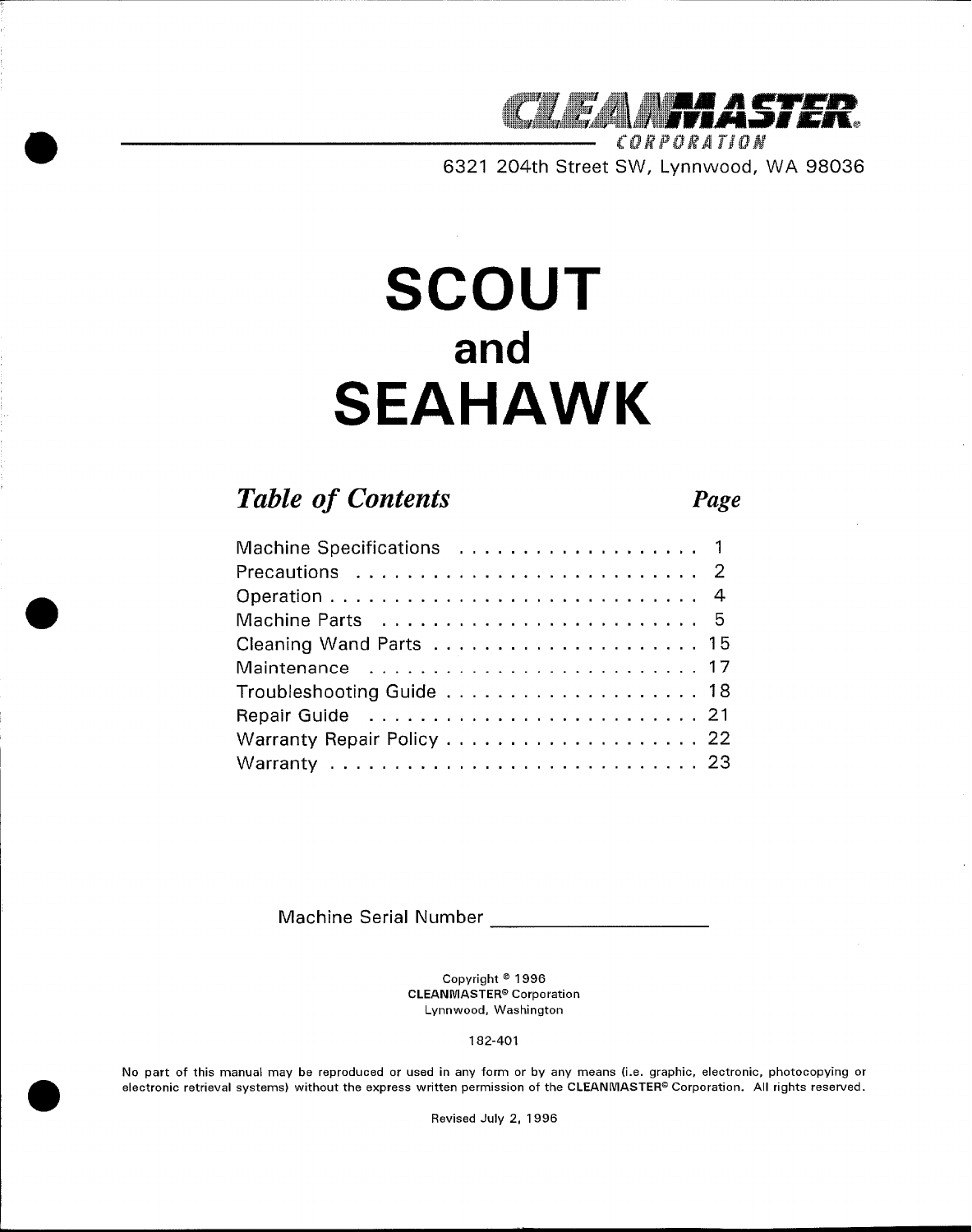# *Machine Specifications*

### **scout**

### **Seahawk**

| <b>Solution Tank Size: 12 gallons</b> |                                                                                                                                             | 12 gallons                                        |                                                   |
|---------------------------------------|---------------------------------------------------------------------------------------------------------------------------------------------|---------------------------------------------------|---------------------------------------------------|
| Recovery Tank Size: 11 gallons        |                                                                                                                                             | 11 gallons                                        |                                                   |
| <b>Vacuum Motor:</b>                  | Two 2-stage $1\%$ HP<br>150" lift at 115 v                                                                                                  | Two 3-stage 1% HP<br>180" Lift at 115 v, 200 CFM  |                                                   |
| <b>Solution Pump:</b>                 | 100 PSI Diaphragm Pump                                                                                                                      | 250 PSI Diaphragm Pump<br>#1                      | #2                                                |
| Circuitry:                            | 115 volts<br>50/60 hertz<br>15 amps<br>1725 watts                                                                                           | 115 volts<br>50/60 hertz<br>14 amps<br>1610 watts | 115 volts<br>50/60 hertz<br>10 amps<br>1150 watts |
| <b>Construction:</b>                  | Durable Rotationally-Molded Plastic Body,<br><b>Hinged for Easy Access</b><br>Two 8" diameter x 1 1/2 "w Rear Wheels, Rigid-Mounted on Axle |                                                   |                                                   |

**Two 3" diameter x 1 ?4"w Front Wheels with Swivel Caster**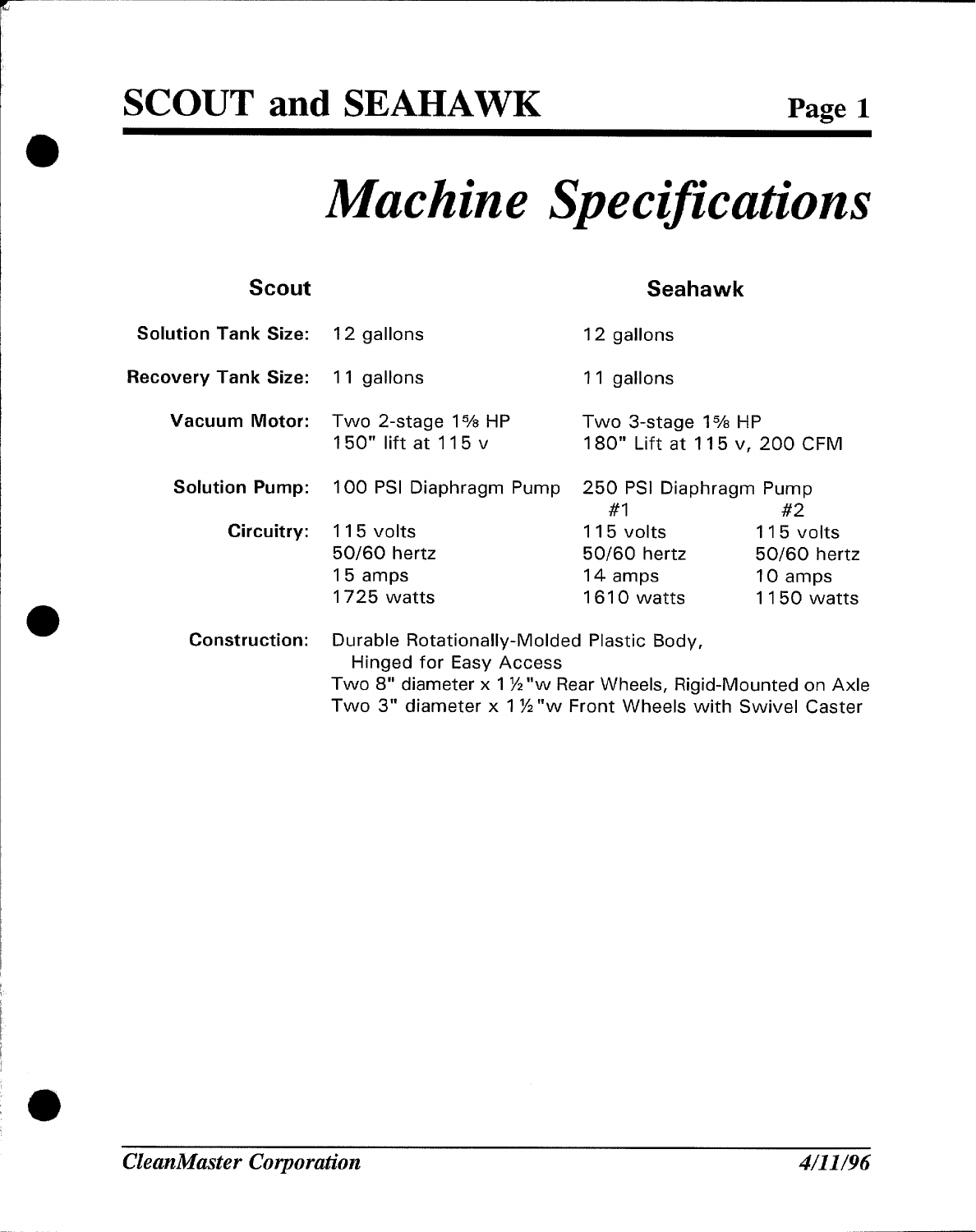# *Precautions*

- 1. **To avoid hazardous conditions, do not use your machine in areas where flammable and/or explosive vapors or dust are present.**
- **2. Connect only to a grounded (3 wire) outlet. See illustration below.**
- **3. WARNING: To reduce risk of electrical shock, use equipment indoors or contained within a vehicle (i.e. service van). Do not expose to weather.**
- **4. Grounding Instructions:**

*9*

**The Scout and Seahawk should be grounded while in use to protect the operator from electrical shock. The power cords are equipped with suitable three conductor plugs. If grounded outlets are not available, use three way adapters (see Figure B). The green (or green and yellow) conductor in the cord is the grounding wire. Never connect the grounding blade to a live terminal. Your terminal is designed to be used on less than 150 volts and has plugs resembling the one shown in Figure A. A grounding adapter is available locally for connecting plugs to 2 prong receptacles. The green (or green and yellow) right lug extending from the adapter must be connected to a properly grounded outlet,**

**NOTE: Use of extension cords is NOT recommended and may VO/D the warranty. Replace or repair damaged cords,**

- **5. Always disconnect the machine from the electrical outlet before servicing.**
- **6. Water heaters, when required, should be installed in-line, downstream of this unit. Damage to pumps will occur if water temperature exceeds 160 degrees.**
- **7. Empty entire machine of water before trying to lift.**
- **8. Do not allow recovery tank to overfill with liquid or <sup>1</sup> foam, If foam occurs, a defoamer should be used,**

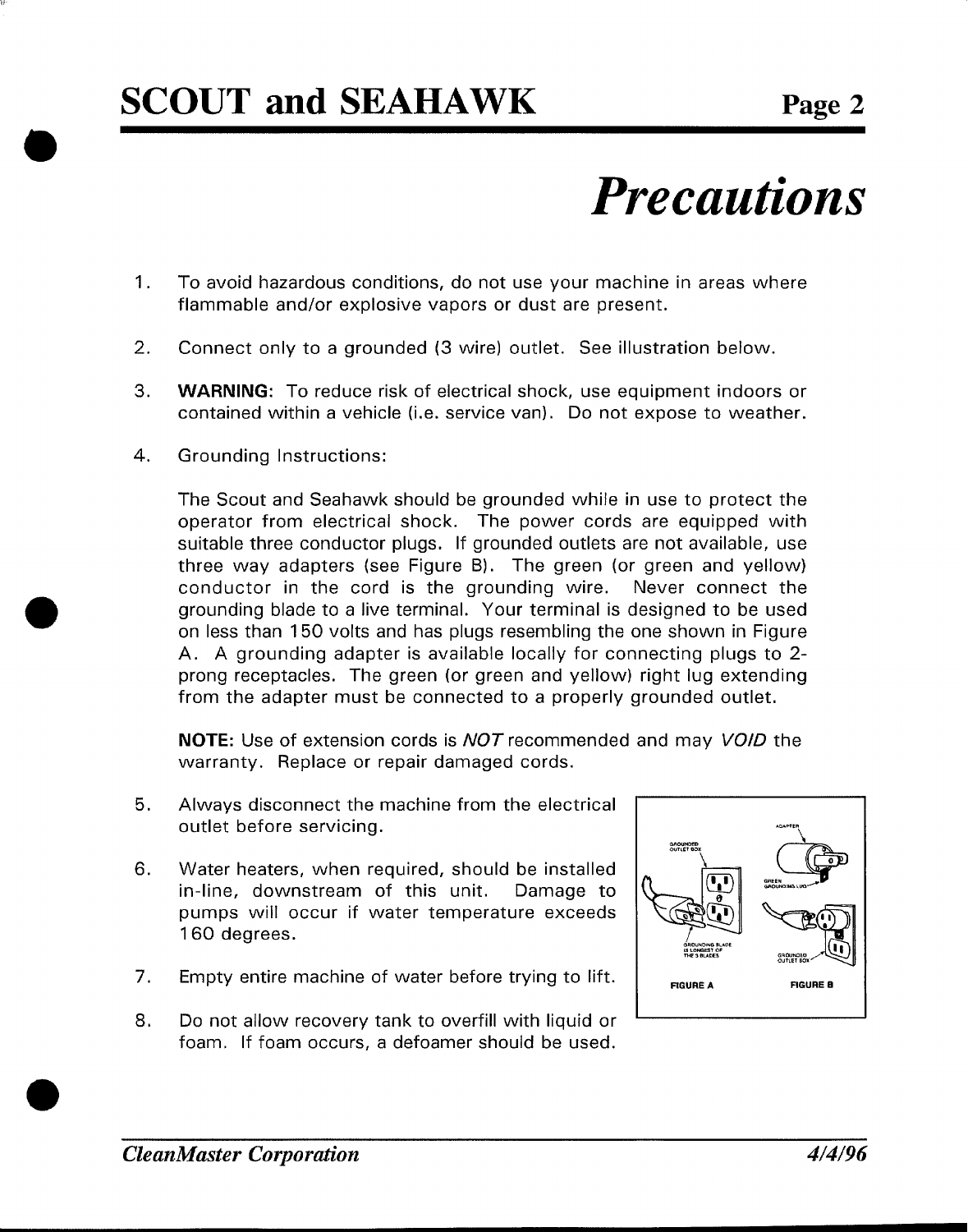- **9. After each use of the machine, rinse out and empty the recovery tank. Then, with the recovery lid open and the vacuum hose off, run the vacuum motor to allow to dry.**
- **10. When adding a heater to the Scout, the solution hose must be upgraded to a higher temperature hose.**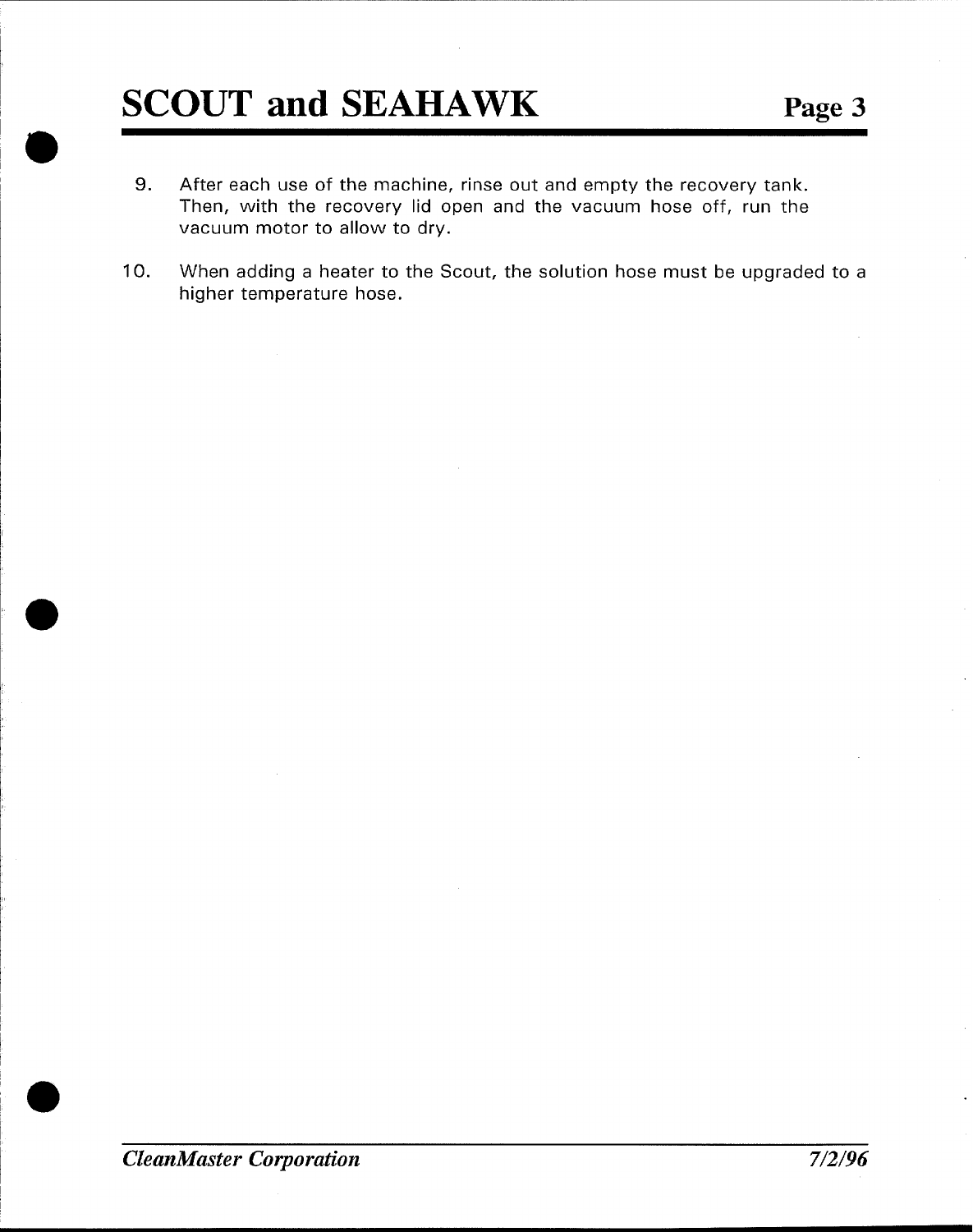# *Operation*

- 1. **Remove the power cord and solution hose from the solution tank.**
- **2. Check to be sure the Empty slide valve is closed.**
- **3. Fill the solution side of the tank with warm water (not to exceed 160° F).**
- **4. Put in the proper amount of cleaning solution for ten gallons of water. CAUTION: Only non-foaming cleaning solutions can be used and absolutely no harsh solvents or petroleum products, They will decrease the life of rubber gaskets, diaphragms and seals.**
- **5. Close the recovery tank lid,**
- **6, Hook up both the solution hose and the vacuum flex hose to their appropriate connections, Connect the other end to cleaning wand or tool,**
- **7. Turn on the solution pump and depress the water valve on the wand until all air is pumped out of the system, and the pump is primed. Turn on the vacuum.**

### **8, For carpet:**

**Place the wand on the carpet. Depress the water valve and draw the wand back toward the operator at a moderate rate for about an arm's length at a time. Move the wand to the right or left, slightly overlapping until you cover a five foot square floor area, For further moisture recovery, the cleaned area may be vacuumed a second time without using spray solution,**

**Note: At the first sign of foam in the recovery tank, a defoamer should be used.**

### **For upholstery:**

**Place tool on upholstery. Depress the water valve and draw the tool back toward the operator at a moderate rate for about an arm's length at a time. Move the tool to the right or left, slightly overlapping until you cover the soiled area. For further moisture recovery, the cleaned area may be vacuumed a second time without using spray solution,**

**Note: At the first sign of foam in the recovery tank, a defoamer should be used.**

**9. Repeat Step 8 until the solution tank is empty or until the job is completed.**

*(*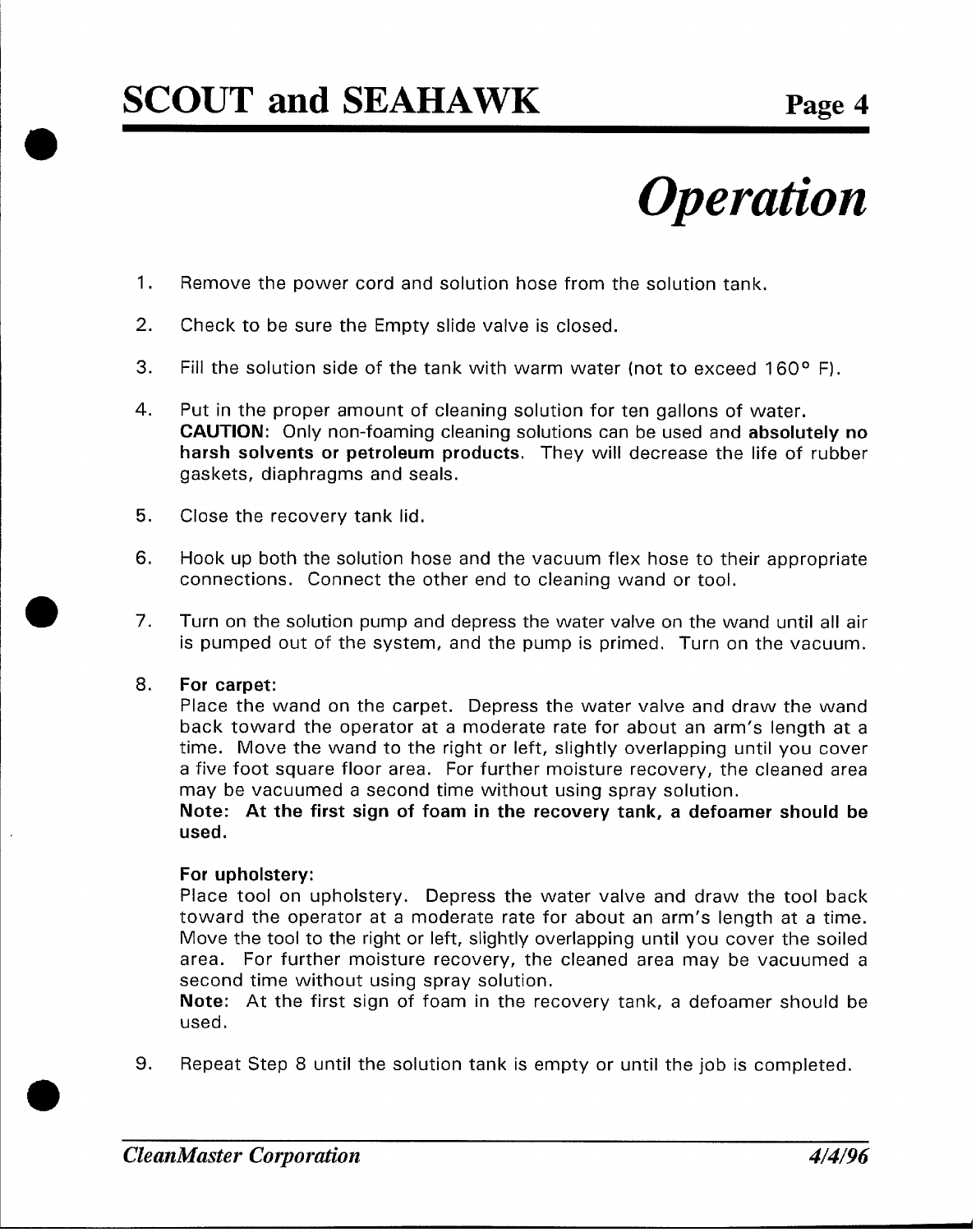# *Machine Parts*

### Vacuum Lid



| PART NO          | <b>DESCRIPTION</b>             |  |
|------------------|--------------------------------|--|
| H <sub>245</sub> | 8-32 Stud (lid) $\times$ 1"    |  |
| H <sub>208</sub> | $8-32 \times 1$ /2 Socket Head |  |
| P704             | Lid                            |  |
| G005             | Lid Gasket                     |  |
|                  |                                |  |

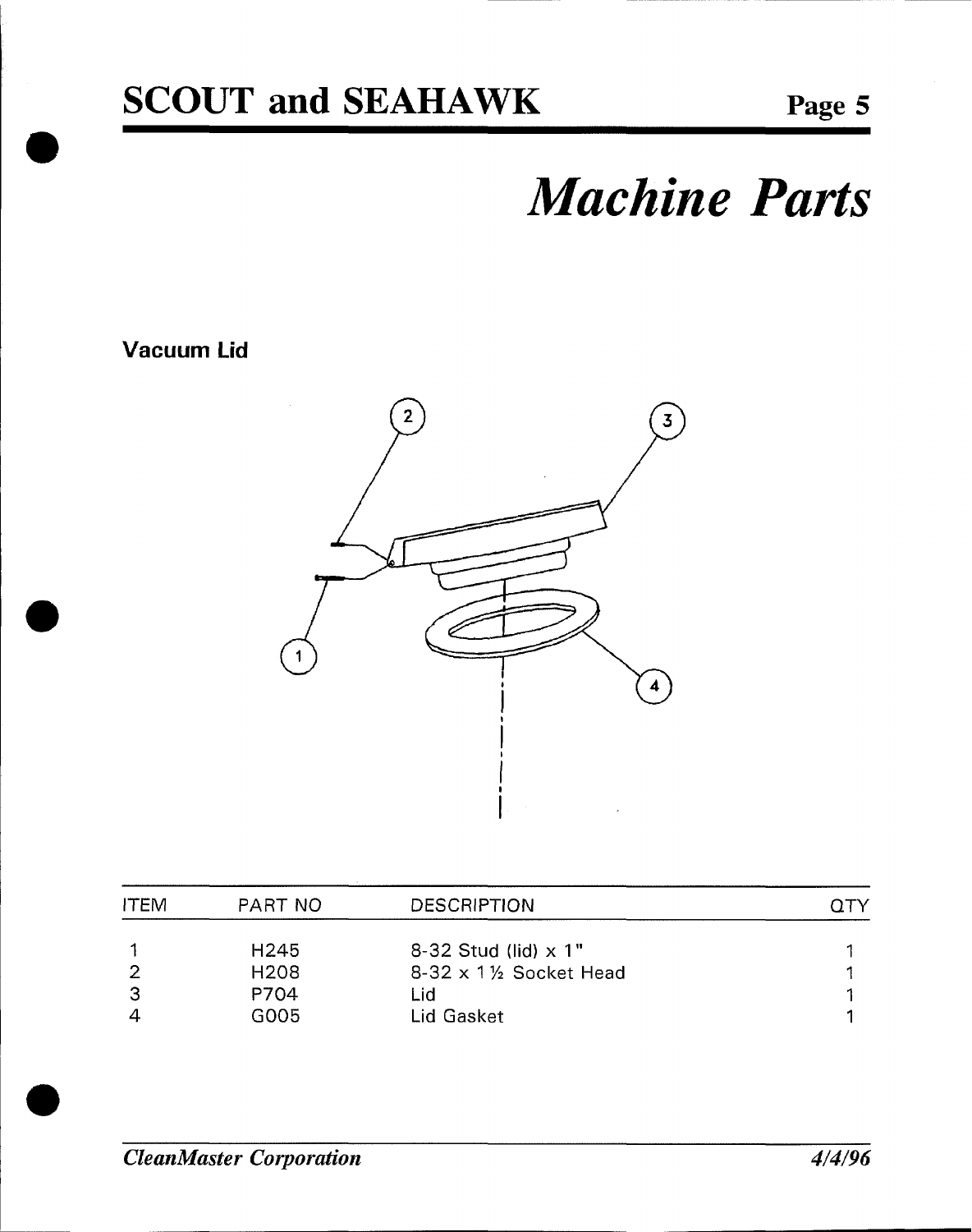### Solution Tank



| <b>ITEM</b> | PART NO          | <b>DESCRIPTION</b>                            |  |
|-------------|------------------|-----------------------------------------------|--|
|             | P713             | Lid (Solution Tank)                           |  |
| 2           | <b>B101</b>      | 1/4 Male QD                                   |  |
| 3           | P702             | <b>Solution Tank</b>                          |  |
|             | H <sub>203</sub> | $\frac{1}{4}$ - 20 x 1 $\frac{1}{2}$ Bolt s/s |  |
| 5           | H <sub>204</sub> | $\frac{1}{4}$ - 20 x 1 $\frac{3}{4}$ Bolt     |  |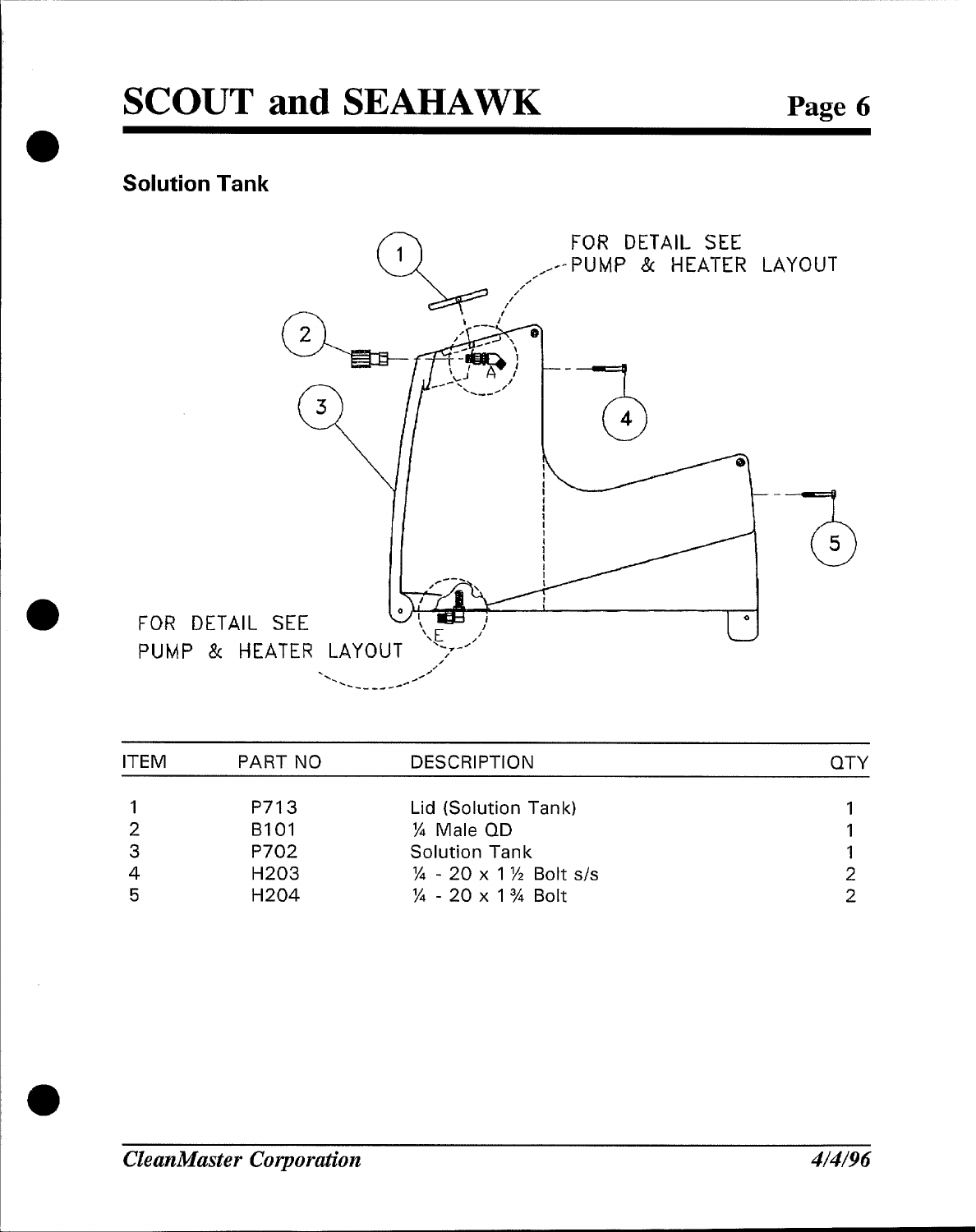## **SCOUT and SEAHAWK**

**Base** 

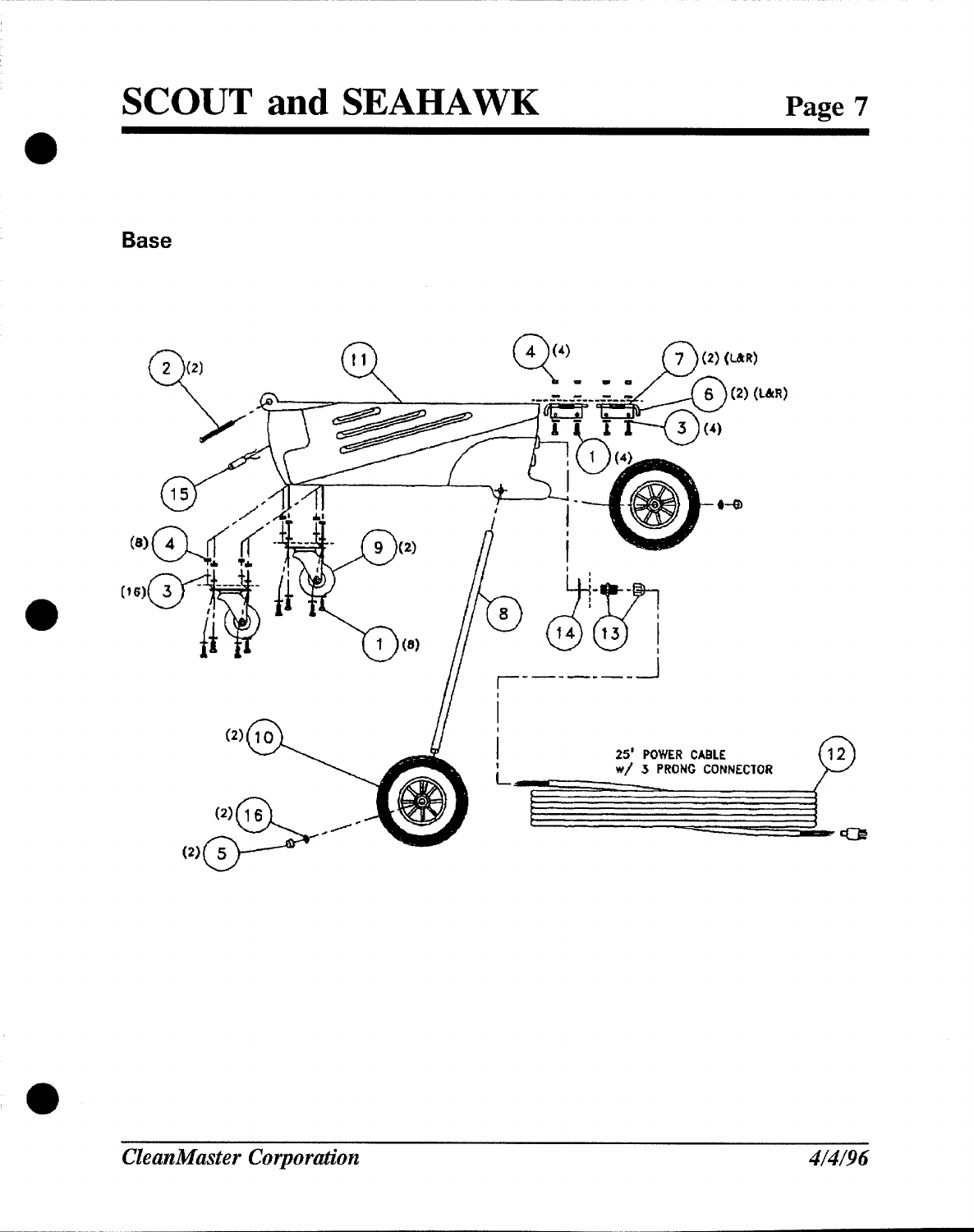*a*

**e**

 $\hat{a}_i$ 

### Base Parts

| <b>ITEM</b> | PART NO           | <b>DESCRIPTION</b>                        | QTY            |
|-------------|-------------------|-------------------------------------------|----------------|
|             |                   |                                           |                |
|             | H <sub>2</sub> 02 | $\frac{1}{4}$ - 20 x $\frac{3}{4}$ " Bolt | 12             |
| 2           | H205              | 5/16 18 3" Blk Bolt                       | $\overline{2}$ |
| 3           | H <sub>210</sub>  | 1/4 Flat Washer                           | 24             |
| 4           | H216              | $\frac{1}{4}$ - 20 Locknut                | 12             |
| 5           | H <sub>2</sub> 19 | Axle Caps                                 | $\overline{2}$ |
| 6           | H222              | Rubber Sleeve Hinge Pins                  | $\overline{2}$ |
|             | H <sub>223</sub>  | Hinge Pin Set                             |                |
| 8           | H <sub>224</sub>  | Axle                                      |                |
| 9           | H <sub>238</sub>  | 3" Castors                                | 2              |
| 10          | H <sub>239</sub>  | 8" Wheels                                 | $\overline{2}$ |
| 11          | P701              | Base                                      |                |
| 12          | E534              | 30' 16/3 Gray                             |                |
| 13          | H <sub>220</sub>  | <b>Strain Relief</b>                      |                |
| 14          | H <sub>221</sub>  | Locknut                                   |                |
| 15          | E512              | Indicator Light                           |                |
| 16          | H212              | $9/16$ " ID x 11/8" OD F.W.               | 4              |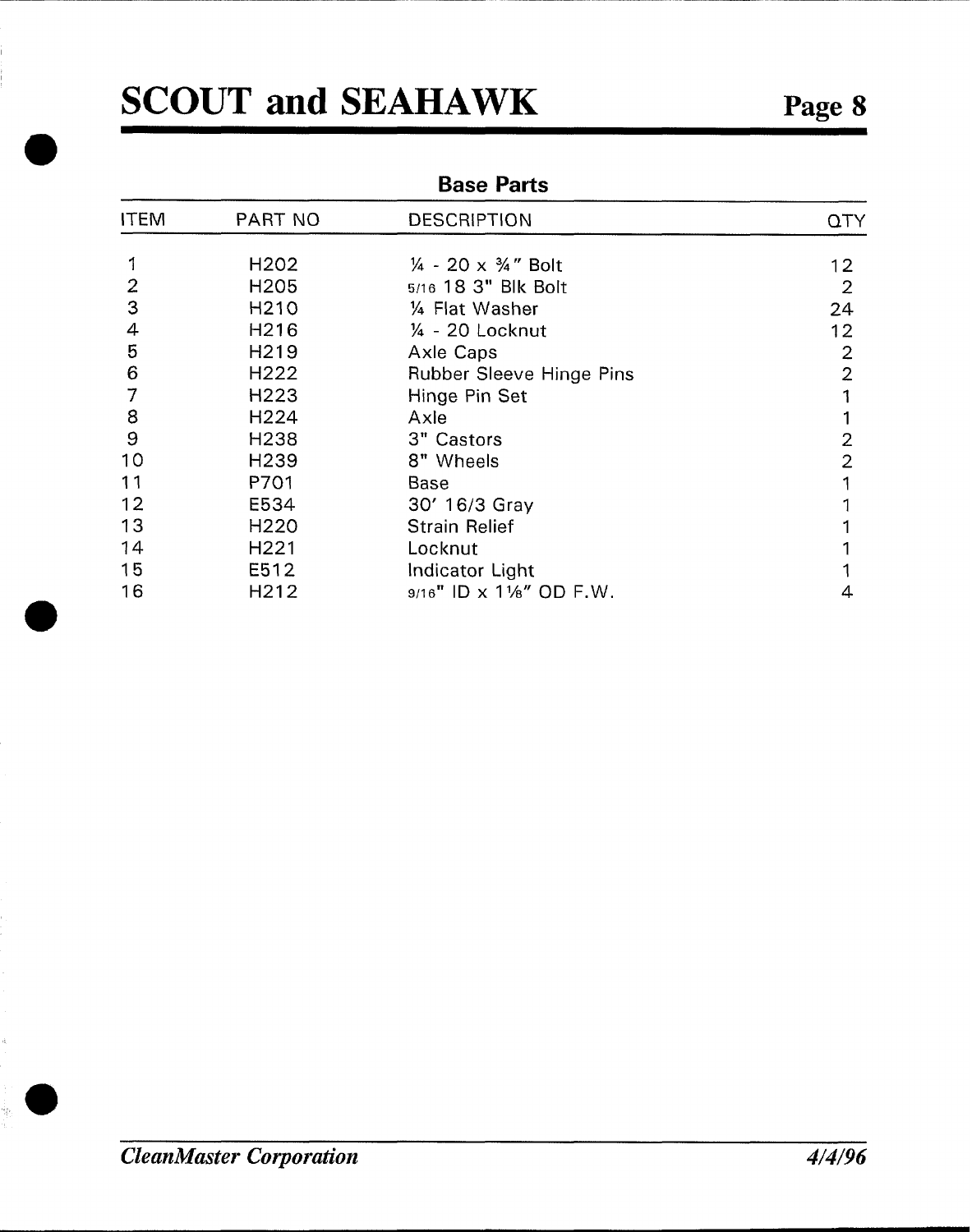## **SCOUT and SEAHAWK**

**Vacuum Tank** 

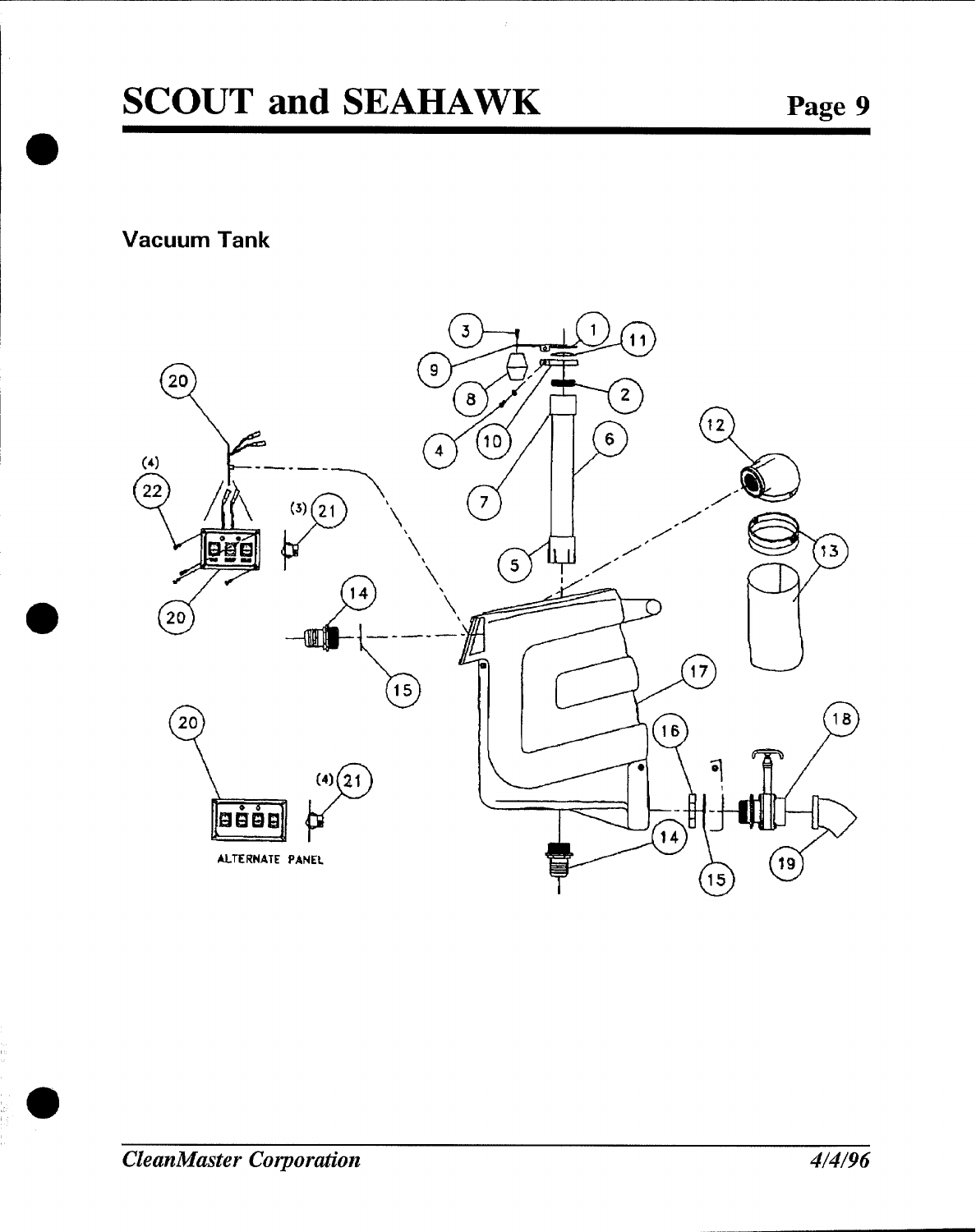**e**

**a**

### Vacuum Tank Parts

| <b>ITEM</b> | PART NO          | <b>DESCRIPTION</b>                       | QTY            |
|-------------|------------------|------------------------------------------|----------------|
| 1           | G002             |                                          |                |
| 2           | G003             | <b>Float Flapper</b><br>1.88 Filter Foam |                |
| 3           | H <sub>230</sub> | 10 - 32 1/2" Screw                       |                |
| 4           | H <sub>231</sub> | 10 - 32 1 Screw                          |                |
| 5           | H244             | PVC FM.S x FM.T                          |                |
|             |                  |                                          |                |
| 6           | H <sub>227</sub> | 11/2" PVC Pipe 121/2"                    |                |
| 7           | H <sub>234</sub> | 11/2 ABS Sleeve                          |                |
| 8           | H <sub>235</sub> | Float                                    |                |
| 9           | H <sub>236</sub> | Lever Float                              |                |
| 10          | H <sub>237</sub> | <b>Clamping Ring</b>                     |                |
| 11          | PH622            | <b>Metal Screen</b>                      |                |
| 12          | H <sub>243</sub> | <b>PVC Elbow</b>                         |                |
| 13          | P714             | <b>Blue Elbow</b>                        | 0              |
| 14          | H <sub>229</sub> | 1 1/2 M.T. x M.S. Inlet                  | $\overline{c}$ |
| 15          | G001             | Thin Rubber Gasket                       | $\overline{2}$ |
| 16          | H <sub>228</sub> | 11/2 Steel Locknut                       |                |
| 17          | P703             | Vacuum Tank                              |                |
| 18          | H225             | 11/2 Drain Valve                         | 2              |
| 19          | H <sub>226</sub> | 45° Drain Spout                          |                |
| 20          | E525             | Four Hole Switch Plate                   |                |
| 21          | E501             | <b>Waterproof Switches</b>               | 3              |
| 22          | H246             | 8 - 32 x %" Socket Head                  | 4              |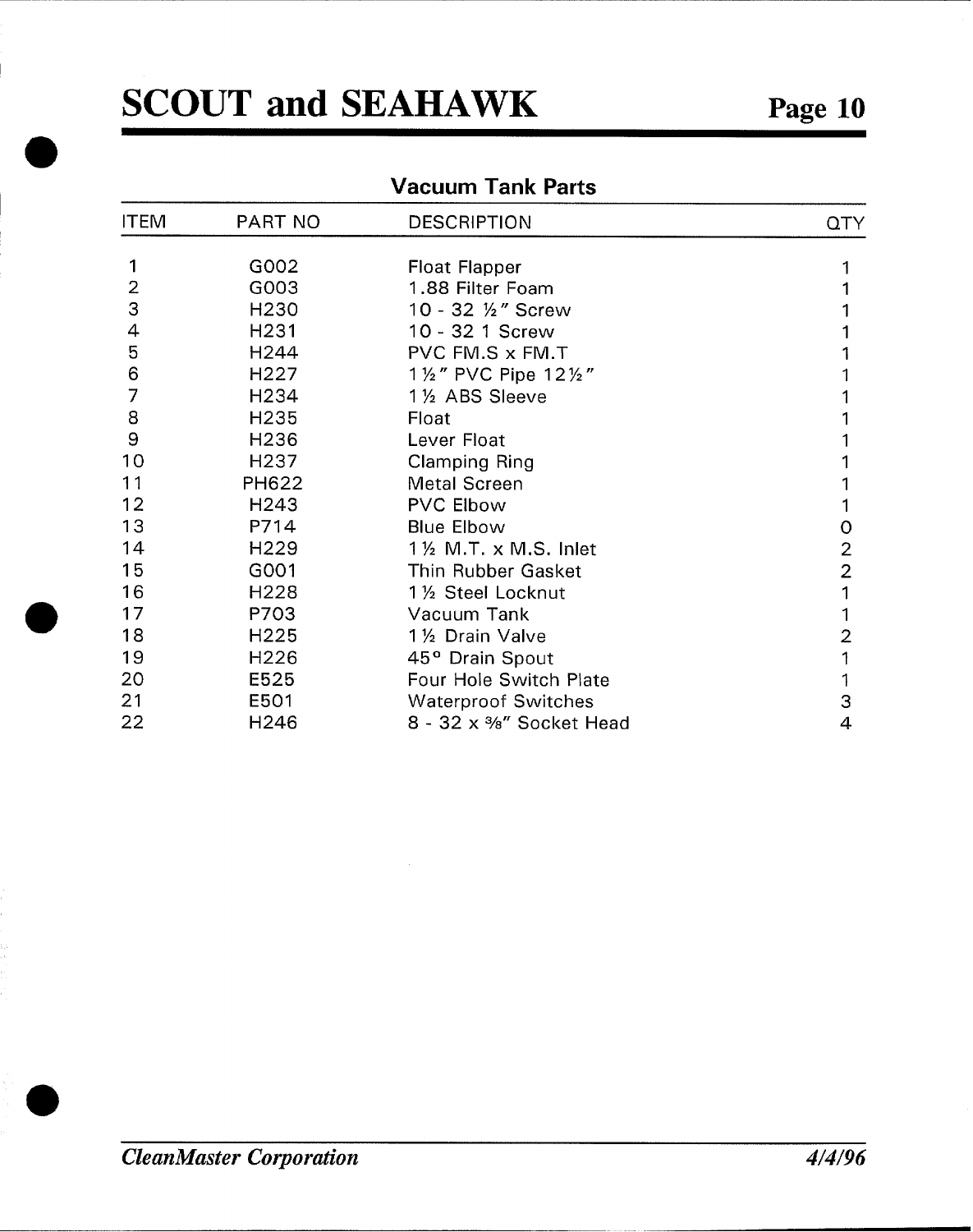**Pump and Heater** 

Mounted in Chassis

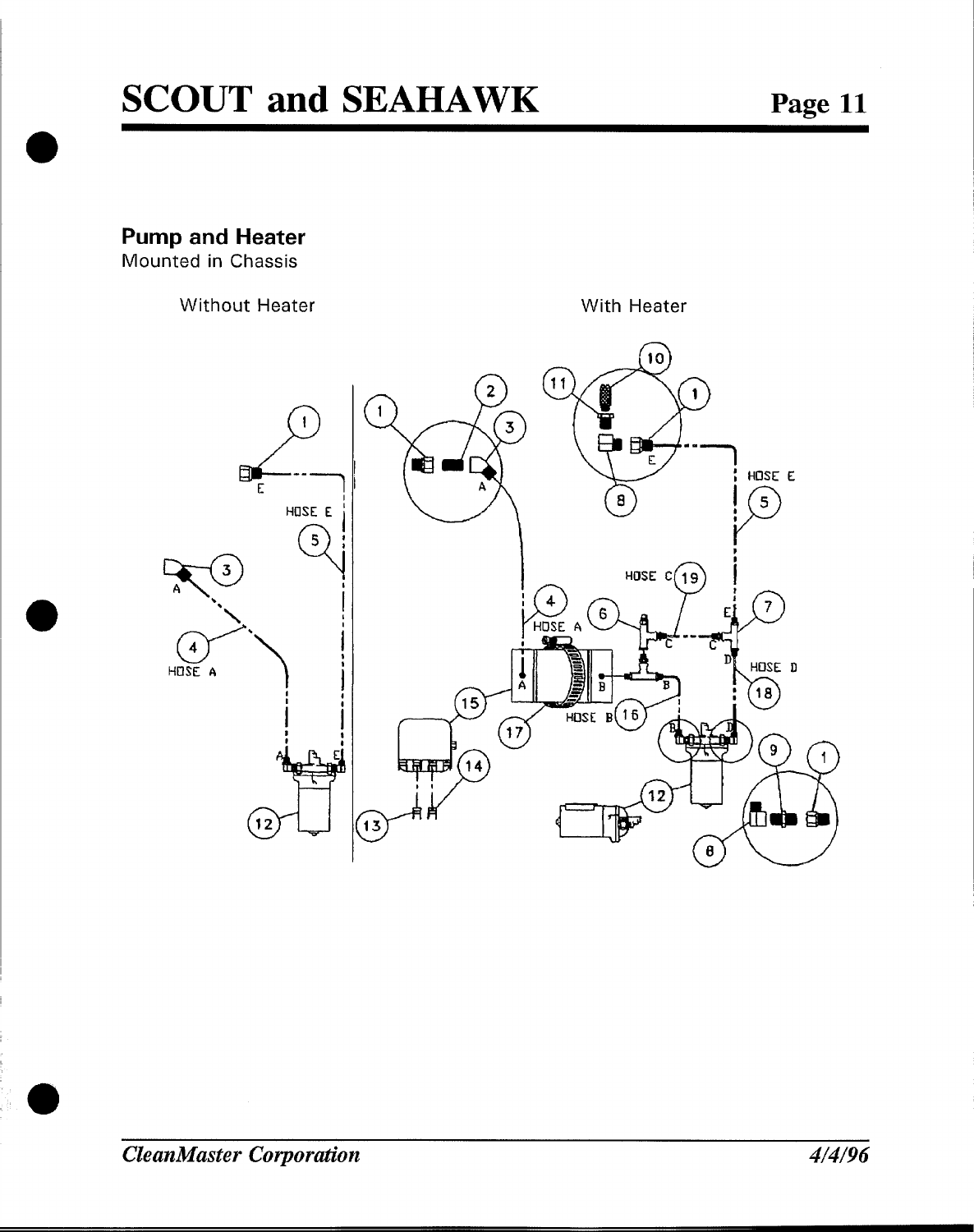**e**

 $\mathbb{R}^n$ 

### Pump and Heater Parts

| <b>ITEM</b> | PART NO          | <b>DESCRIPTION</b>                    | QTY |
|-------------|------------------|---------------------------------------|-----|
|             | B111             | 1/4 Extender Adapter                  | 3   |
| 2           | B <sub>106</sub> | 1/4 Close Nipple                      |     |
| 3           | <b>B130</b>      | 45° ¼ x ¼ M                           |     |
| 4           | A910             | 18" H.P. Hose                         |     |
| 5           | A912             | 23" H.P. Hose                         | 2   |
| 6           | B118             | <b>Relief Valve</b>                   |     |
| 7           | B113             | $\frac{1}{4}$ Tee                     |     |
| 8           | B103             | 90° $\frac{1}{4}$ " x $\frac{1}{4}$ M | 4   |
| 9           | B <sub>107</sub> | 1/4 Hex Nipple                        | 3   |
| 10          | B119             | <b>Filter Strainer</b>                | 1   |
| 11          | B <sub>104</sub> | $\frac{1}{8}$ x $\frac{1}{4}$ Bushing |     |
| 12          | C305             | 100 PSI Pump, 115 Volts               |     |
|             | C306             | 100 PSI Pump, 230 Volts               |     |
| 13          | E526             | 192° Thermostat (Automatic)           | O   |
| 14          | E527             | 275° Thermostat (Manual)              | 0   |
| 15          | H <sub>273</sub> | <b>Heater Casting</b>                 | 0   |
| 16          | A909             | 7" H.P. Hose                          | 0   |
| 17          | H <sub>272</sub> | Heater Clamp, 61/2"                   | 0   |
| 18          | A911             | 14" H.P. Hose                         | 0   |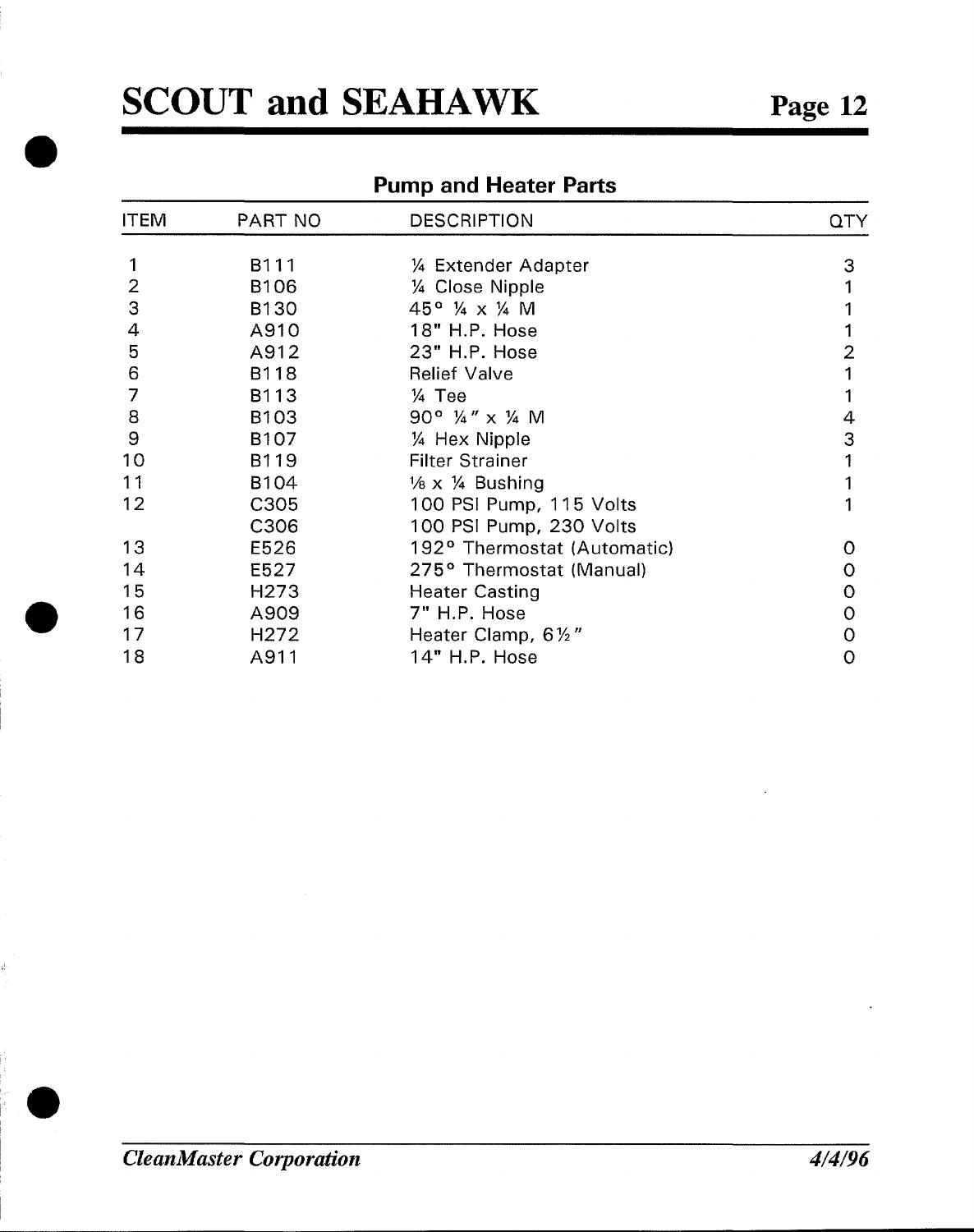**Vacuum Motors** 

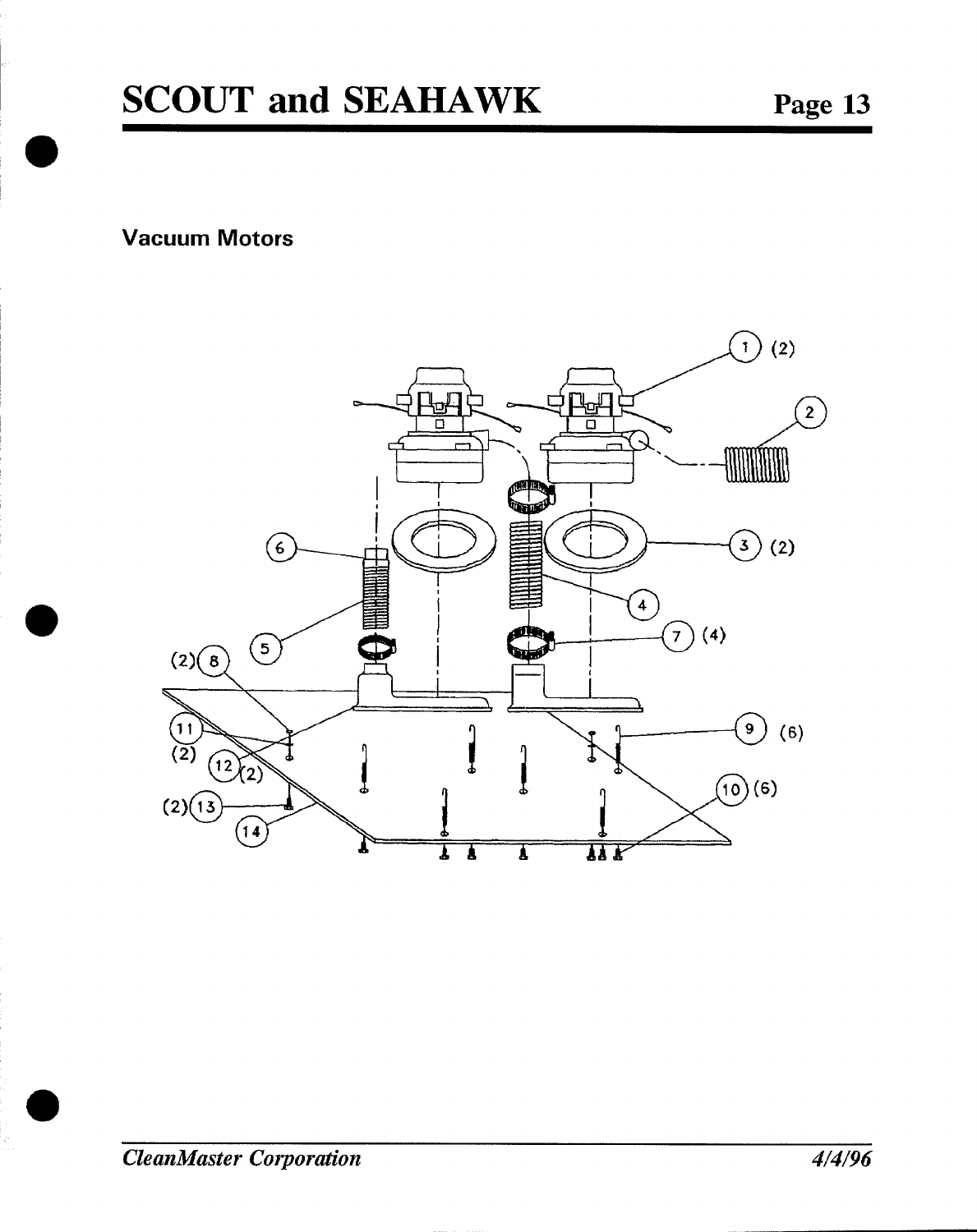,

\*

### Vacuum Motor Parts

| <b>ITEM</b> | PART NO           | <b>DESCRIPTION</b>                        |   |
|-------------|-------------------|-------------------------------------------|---|
|             |                   |                                           |   |
|             | C301              | Two Stage Vacuum Motor, 115 Volts         | 2 |
|             | C303              | Two Stage Vacuum Motor, 230 Volts         |   |
| 2           | H <sub>248</sub>  | 2" Vacuum Hose, 4"                        |   |
| 3           | G004              | Vacuum Gasket                             |   |
| 4           | H <sub>249</sub>  | 2" Vacuum Hose, 9"                        |   |
| 5           | H <sub>247</sub>  | 11/2" Vacuum Hose, 20"                    |   |
| 6           | <b>PH629</b>      | <b>Blk Hose Cuff</b>                      |   |
|             | H <sub>217</sub>  | Hose Clamps                               | 3 |
| 8           | H <sub>216</sub>  | $\frac{1}{4}$ - 20 Locknut                | 2 |
| 9           | H <sub>2</sub> 18 | Springs                                   | 6 |
| 10          | H <sub>201</sub>  | $\frac{1}{4}$ - 20 x $\frac{1}{2}$ Bolts  | 6 |
| 11          | H <sub>210</sub>  | 1/4 Flat Washer                           | 4 |
| 12          | P705              | Manifold                                  | 2 |
| 13          | H <sub>202</sub>  | $\frac{1}{4}$ - 20 x $\frac{3}{4}$ " Bolt | 2 |
| 14          | H <sub>253</sub>  | Vacuum Mounting Plate                     |   |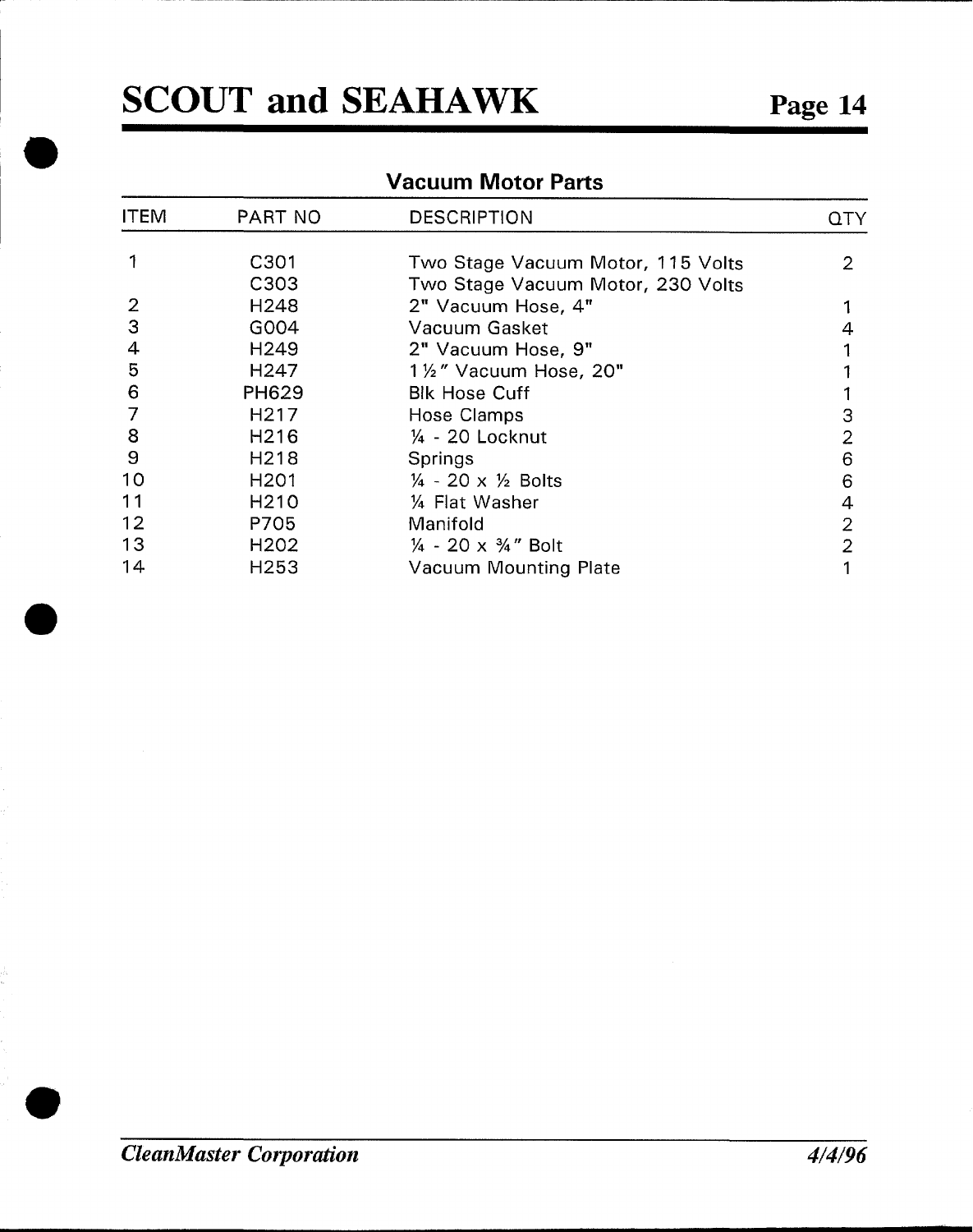Sahawk Cleaning Wand Parts

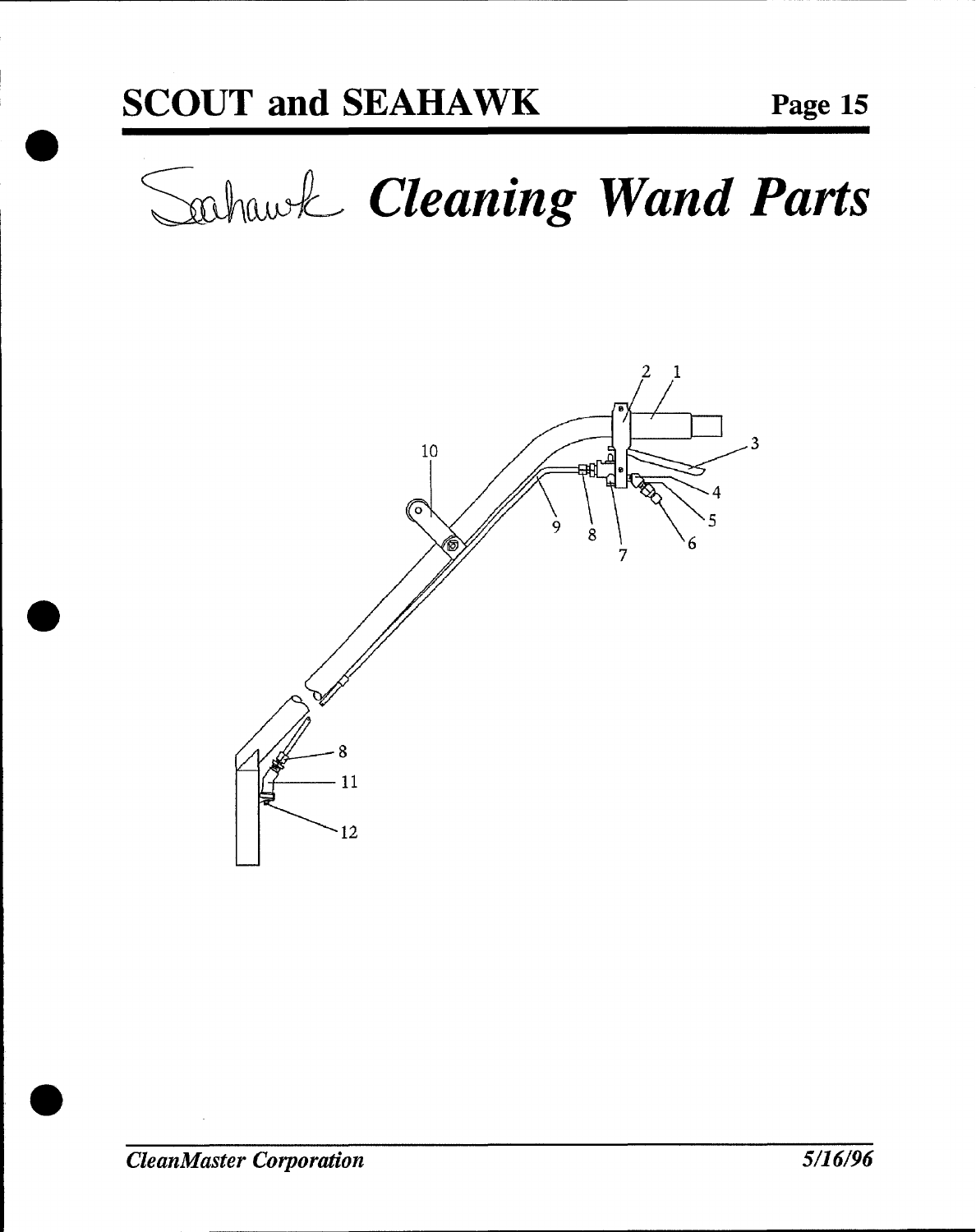### Wand Parts List

| <b>ITEM</b>    | PART NO.                    | <b>DESCRIPTION</b>                            | 0TY |
|----------------|-----------------------------|-----------------------------------------------|-----|
|                | 061-007                     | Handle Grip                                   |     |
| 2              | 015-203                     | Bracket, Low Pressure Wand Valve Holder       |     |
| 3              | 167-018                     | Trigger, Wand Low PSI                         |     |
| 4              | 052-082                     | Elbow, 1/4" Brass 45 Street                   |     |
| $5\phantom{1}$ | 052-072                     | Nipple, 1/4 Brass Close                       |     |
| 6              | 052-050                     | Quick Connect, 440 Male with Viton            |     |
|                | 169-074                     | Valve, High PSI Brass                         |     |
| 8              | 052-152                     | Compression, 1/4" Male HydraHoe Fitting       |     |
| 9              | 168-001                     | Tube, HydraHoe Solution 1/4" OD s/s           |     |
| 10             | 061-024                     | Handle Kit, Wand - Pressure Guide (see below) |     |
| 11             | 052-450                     | Elbow, For Jet Assembly Wands                 |     |
| 12             | 076-004                     | Jet, #11004 $\frac{1}{4}$ VV s/s              |     |
|                | Handle Assembly (Item #10): |                                               |     |
|                | 094-035                     | Nut, 5/16-18 s/s Nylock Half                  | 2   |
|                | 143-012                     | Bolt, $5/16 - 18 \times 34$ " HHC s/s         | 2   |
|                | 061-006                     | Handle, Pressure Guide                        |     |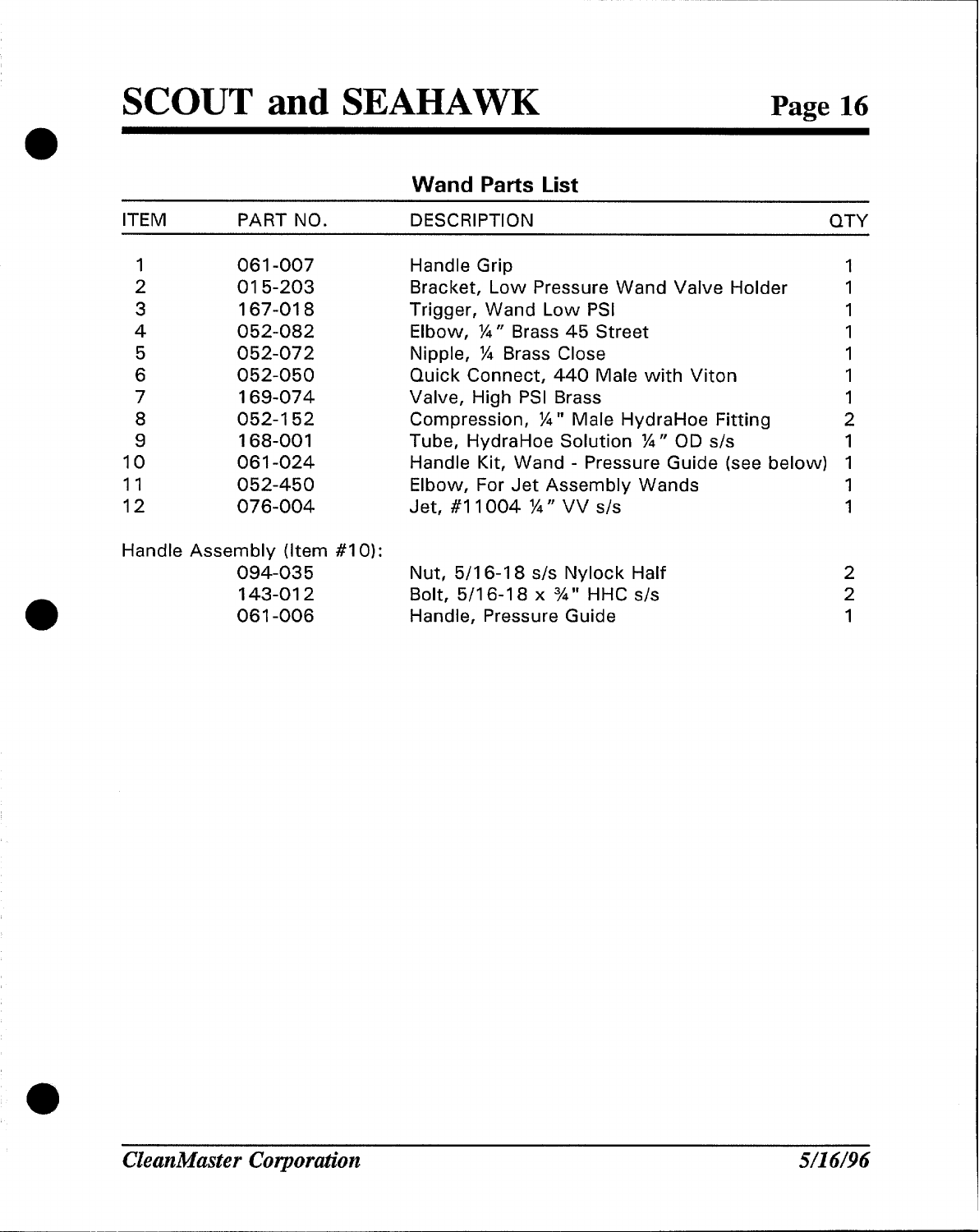# *Maintenance*

**Depending upon the frequency of use, the Pump/Spray/Heater system of your Scout or Seahawk should be cleaned with a solution of two gallons of water and one quart of white vinegar, or an anti-browning solution mixed according to the manufacturer's directions. This will prevent a buildup of alkaline deposits in the pump and spray jet of your floor wand,**

- 1. **Make sure that all excess cleaning solution has been drained from the solution tank.**
- **2, Add water and vinegar or anti-browning solution.**
- **3, Attach the solution hose and wand. Turn on the pump and the heater,**
- **4. Allow the water and vinegar or anti-browning solution to circulate through the pump, heater, solution hose and floor wand. (Make sure that you are in an appropriate area for this operation. )**
- **5. As soon as it is apparent that the solution (not residual water or cleaning chemicals) is being sprayed out of the jets, turn off the pump and allow the unit to sit for approximately five minutes to allow any alkaline residues to dissolve.**
- **6. Empty the solution through the wand,**
- **7. Rinse the system with one gallon of clear water by pumping through the wand. NOTE: If your machine is used on a daily basis or several t[mes each week you should follow the above procedure every two to four weeks. If the unit is used once per month or less frequently.**

**CAUTION: When a portable in-line water heater is in use, always use approved high temperature hose. This hose connects the machine's pump to the cold water inlet of the heater and the hot water outlet of the heater to the wand. This hose, so connected, increases the life of the pumps.**

**At least once each month inspect all of the vacuum hoses, filters and electrical cords for cracking or fraying. Defective parts should be repaired or replaced,**

**At least every week apply silicone lubricate to all pressure fittings.**

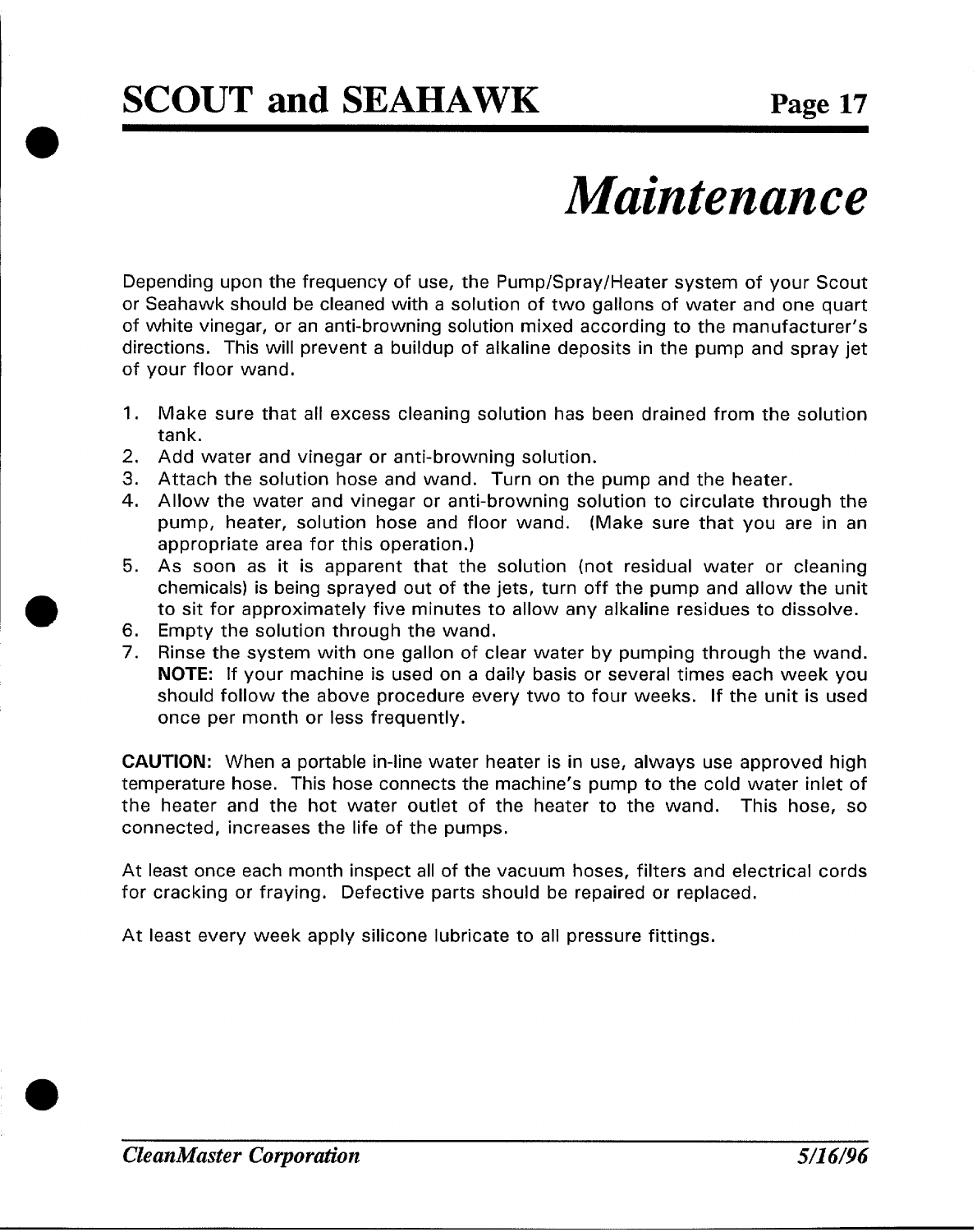# **Troubleshooting Guide**

| No.              | <b>Problem / Possible Cause</b>                                        | <b>Solution</b>                                                         |
|------------------|------------------------------------------------------------------------|-------------------------------------------------------------------------|
| Ã.               | Vacuum power is weak.                                                  |                                                                         |
| 1.1              | Lint on top of the automatic shut-<br>off screen in the recovery tank. | Remove any lint.                                                        |
| 1.2 <sub>1</sub> | The vacuum hoses are not securely<br>attached.                         | Push the vacuum hose cuff further<br>onto the extractor hose connector. |
| 1.3              | The slide dump valve is open.                                          | Close the valve securely.                                               |
| 1.4              | The flex hose is clogged or broken.                                    | Check and/or replace the hose.                                          |

| <b>No</b> | <b>Problem / Possible Cause</b>               | <b>Solution</b>                                 |
|-----------|-----------------------------------------------|-------------------------------------------------|
| И         | Vacuum motor is not<br>running.               |                                                 |
| 2.1       | The circuit breakers are tripped.             | Locate a heavier circuit or reduce<br>the load. |
| 2.2       | The electrical connections are not<br>secure. | Recheck all of the electrical<br>connections.   |
| 2.3       | A switch is burned out.                       | Remove and replace the switch.                  |
| 2.4       | Field armature is shorted out.                | Remove and replace the motor.                   |
| 2.5       | The motor is burned out.                      | Remove and replace the motor.                   |

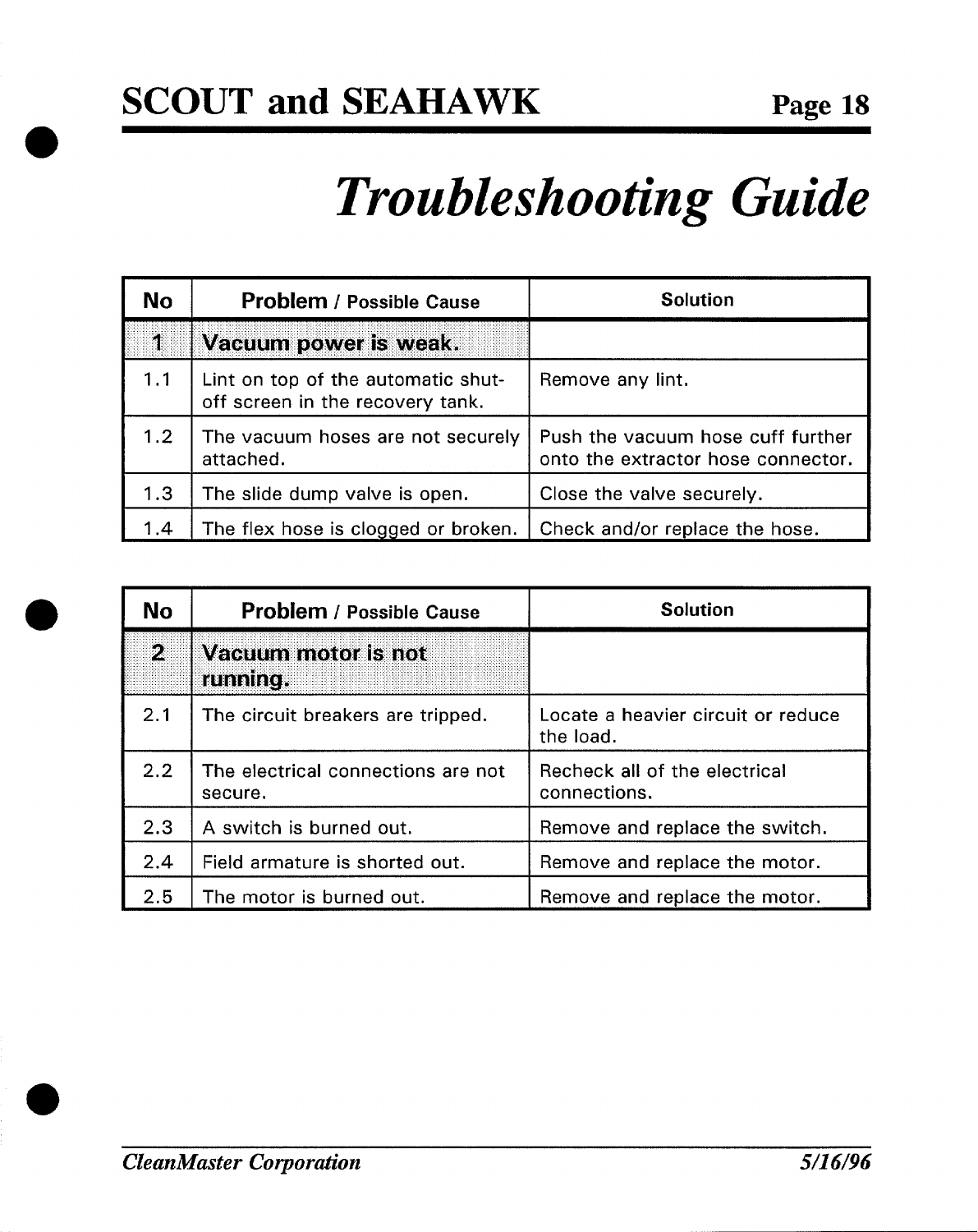## **SCOUT and SEAHAWK**

| No. | <b>Problem / Possible Cause</b>                                     | <b>Solution</b>                                                 |
|-----|---------------------------------------------------------------------|-----------------------------------------------------------------|
| IC. | Water is blowing out of the<br>vacuum discharge.                    |                                                                 |
| 3.1 | The recovery tank automatic shut-<br>off is not operating properly. | Check for proper water level in the<br>float. Clean the filter. |
| 3.2 | The water level is high.                                            | Reduce the water level in the<br>vacuum tank.                   |
| 3.3 | The foam level is high.                                             | Add defoamer to the solution tank.                              |

| <b>No</b> | <b>Problem / Possible Cause</b>                         | <b>Solution</b>                 |
|-----------|---------------------------------------------------------|---------------------------------|
| 4.        | The diaphragm pump is not<br>primine.                   |                                 |
| 4.1       | The suction hose is loose.                              | Tighten the hose clamp.         |
| 4.2       | The suction hose filter is clogged.                     | Clean the filter.               |
| 4.3       | The front screws on the pump are<br>unevenly tightened. | Retighten the screws uniformly. |
| 4.4       | There is debris in the pump.                            | Clean the pump.                 |
| 4.5       | The valve assembly is worn out.                         | Remove and replace the valve.   |

| No  | <b>Problem / Possible Cause</b>                                           | <b>Solution</b>                                           |
|-----|---------------------------------------------------------------------------|-----------------------------------------------------------|
| 5   | The pump is pulsating.                                                    |                                                           |
| 5.1 | This is normal when using the<br>hand upholstery tool.                    | Use a larger v-jet.                                       |
| 5.2 | There is an obstruction in the<br>pump, hoses, quick coupler or<br>v-jet. | Check and clean the hoses, quick<br>coupler and/or v-jet. |

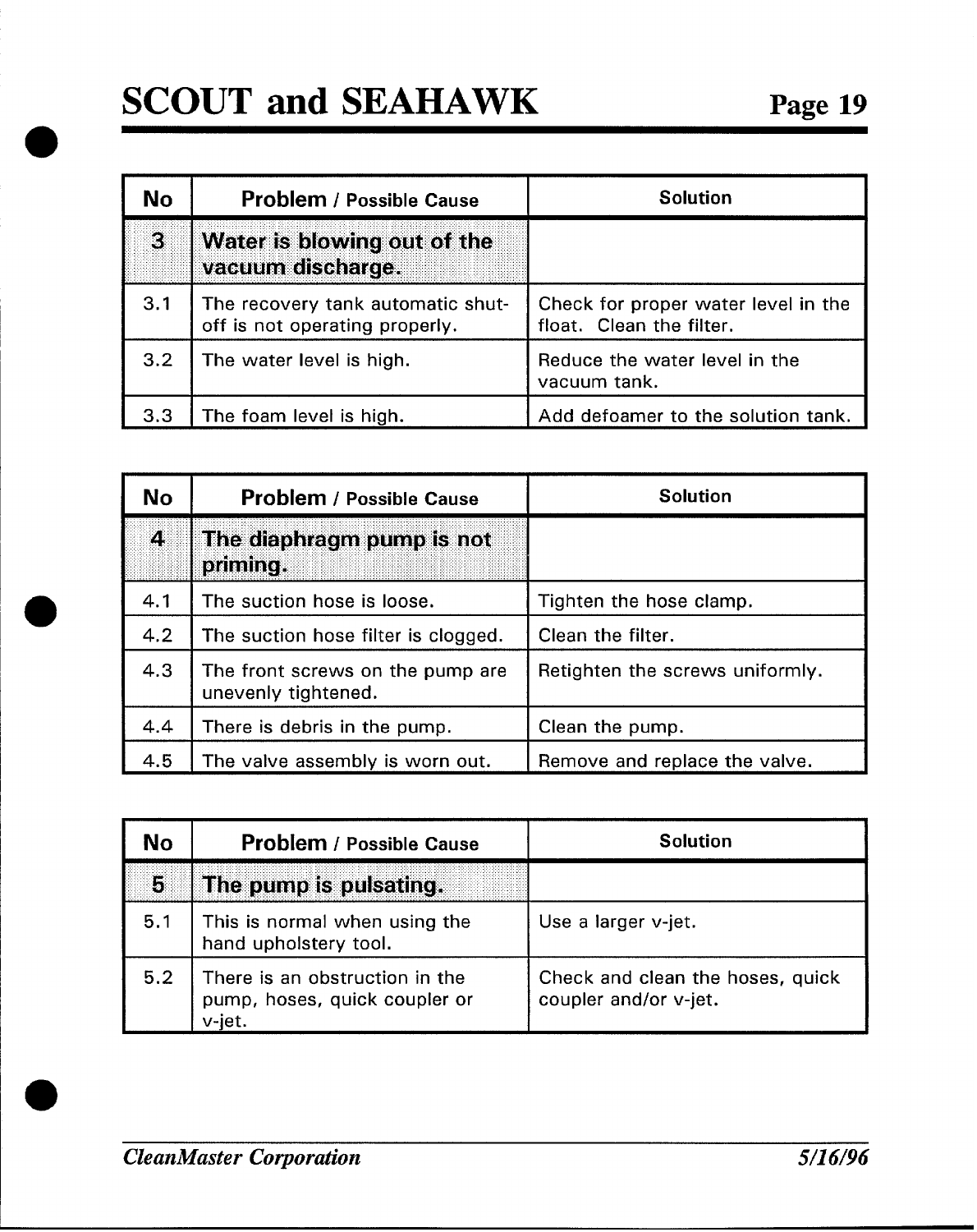| <b>No</b> | <b>Problem / Possible Cause</b>                                                       | <b>Solution</b>                                           |
|-----------|---------------------------------------------------------------------------------------|-----------------------------------------------------------|
| 6         | The diaphragm pump motor<br>is not running.                                           |                                                           |
| 6.1       | The quick coupler is loose.                                                           | Reconnect the quick coupler.                              |
| 6.2       | The pressure switch is open.                                                          | Remove and replace the switch.                            |
| 6.3       | The rectifier is open.                                                                | Remove and replace the rectifier.                         |
| 6.4       | The motor is burned out.                                                              | Remove and replace the motor.                             |
| 6.5       | The panel switch is burned out.                                                       | Remove and replace the panel<br>switch.                   |
| 6.6       | This is normal when the hand<br>trigger valve is closed.                              | Activate the trigger valve.                               |
| 6.7       | There is an obstruction in the<br>pump discharge hoses quick<br>coupler and/or v-jet. | Check and clean the hoses, quick<br>coupler and/or v-jet. |

**o**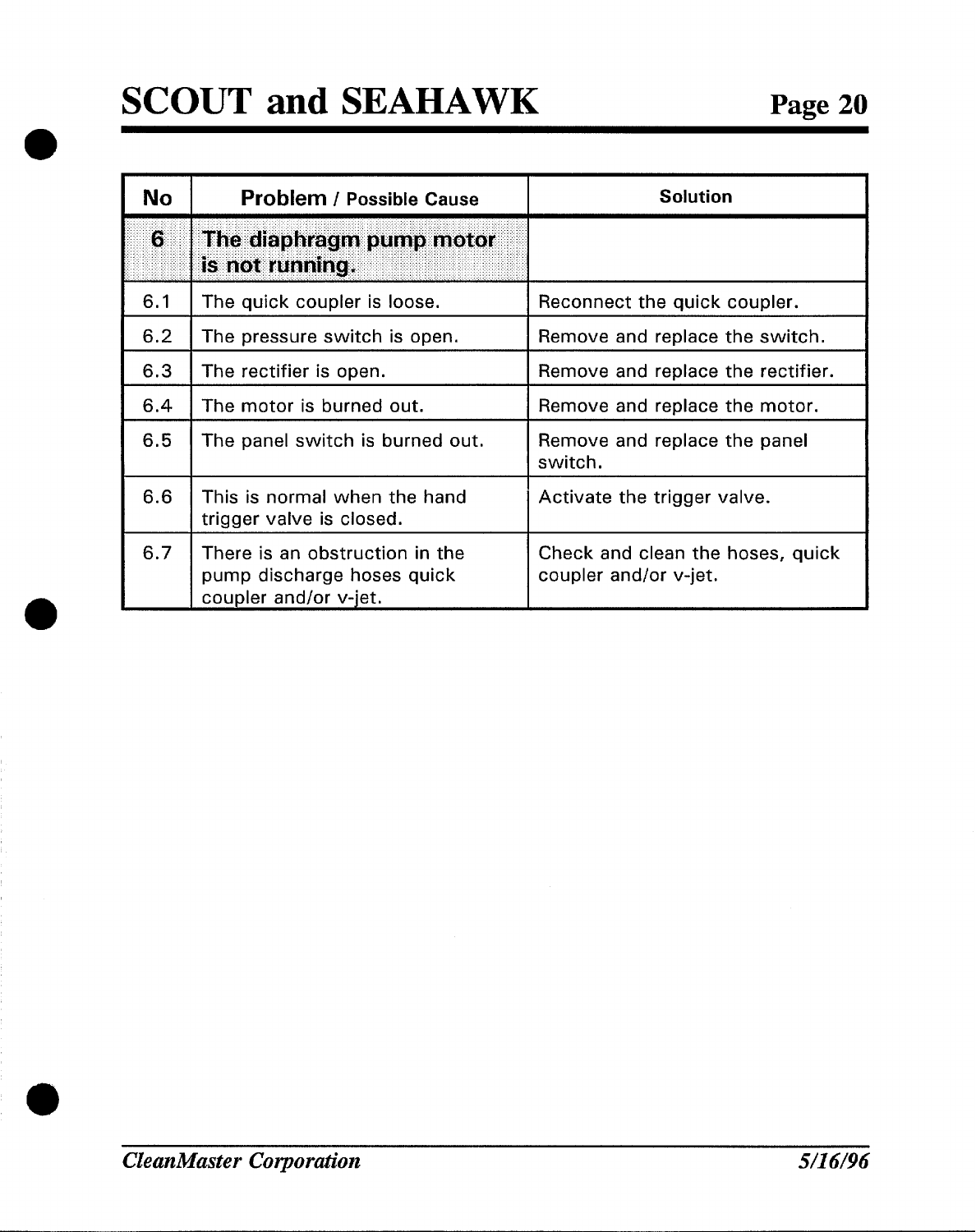## **SCOUT and SEAHAWK**

# *Repair Guide*

### **Removal of Vacuum Motor:**

- **1. Disconnect unit from power source.**<br>2. **Disconnect wiring.**
- **Disconnect wiring.**
- $3.$ Loosen vacuum hoses.
- **Reinstallation of Vacuum Motor:**

### **Reinstallation of Vacuum Motor:**

- 1. Carefully seat motor against mounting plate.<br>2. **Install gasket around vacuum horn.**
- **Install gasket around vacuum horn.**
- **4.** *Reconnect wiring.* 
	- CAUTION: Ground wire must be reconnected to insure operator safety.
- 4. Reconnect vacuum hoses.
- **8.** Tighten motor bolts.

### **Removal of Diaphragm Pump and Motor:**

- **1. Disconnect unit from power source.**<br>**2. Disconnect wiring.**
- **4. C** Disconnect wiring.<br>**4. Remove** two (2) so
- **5. Remove hose fitting. Hoses and fittings to be used on reinstallation of**
- 
- Remove pump by moving forward and up.<br>Remove hose fitting. Hoses and fittings to be used on reinstallation of 5.  $new$  pump.

### **Reinstallation of Diaphragm Pump and Motor:**

- **1. Report Burner has and fittings.**<br>**2. Report and I** not all pump using two (2)
- **CAUTION: CAUTION: CAUTION: CAUTION: CAUTION: CAUTION: CAUTION: CAUTION: CAUTION: CAUTION: CAUTION: CAUTION: CAUTION: CAUTION: CAUTION: CAUTION: CAUTION: CAUTION: CAUTION: CAUTION: C**
- 3.
	- **CAUTION:** Ground wire must be reconnected to insure operator safety.

## **2. Removal of Diaphragm Pump From Motor:**<br>**2. 2. Propyre two (2) screws.**

- **Remove two (2) screws.**
- **2. Pry off top bearing.**
- 3. Remove pump.
- **4.** Reverse procedure for installation.

- **2. Replacement of Diaphragm Pump Parts:**<br>2. **Bernove pump and motor per instructions above.**  $1<sub>1</sub>$ 
	- $2.$ See pump breakdown.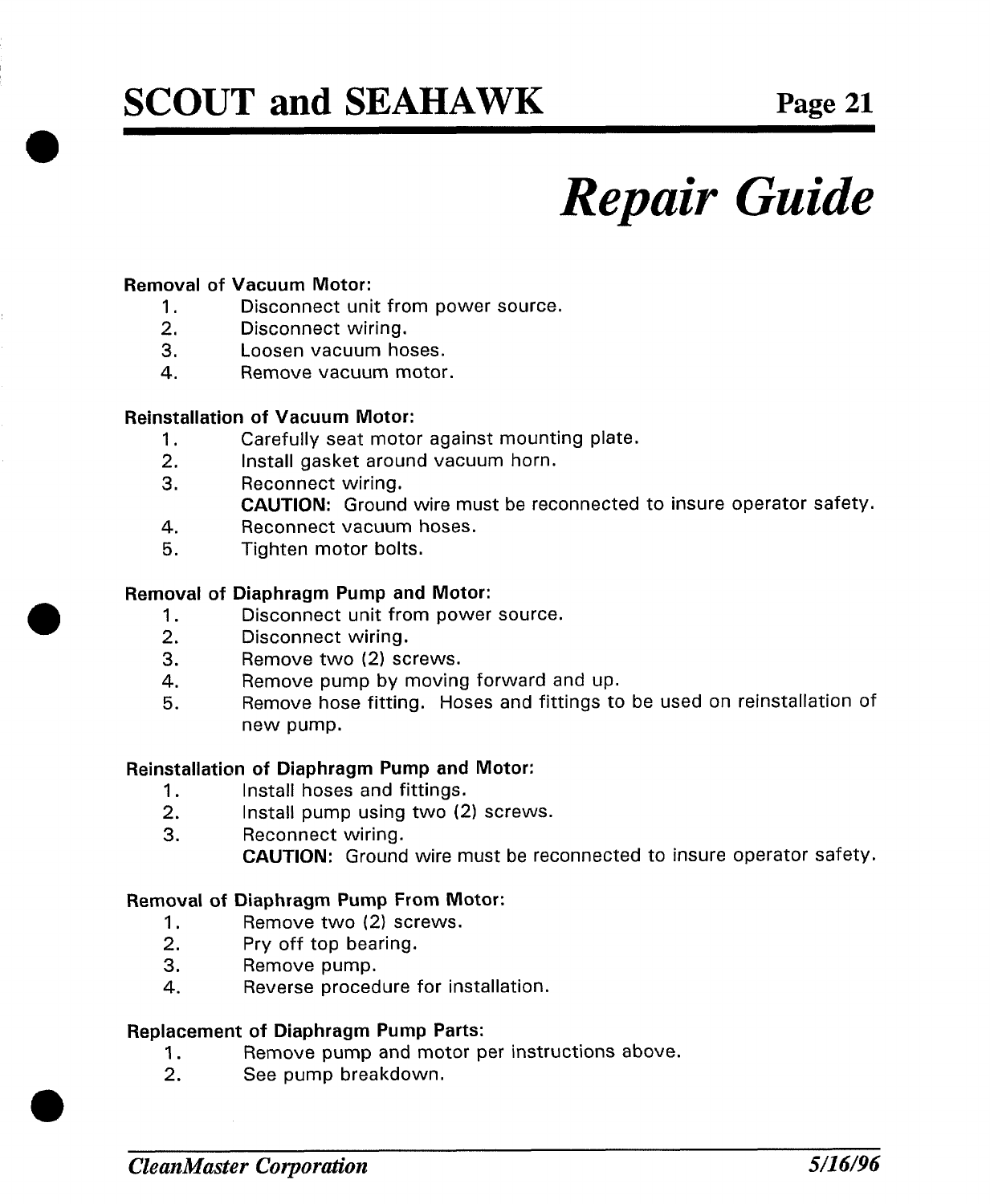# *Warranty Repair Policy*

**When requesting warranty information, call or write and provide the following information:**

- 1, **When and where the equipment in question was purchased.**
- **2, Model and serial number of machine.**
- **3. Part number and description of part.**
- **4, Description of failure or defect.**

**Upon receipt of the above information, a Material Return Authorization will be issued.**

**All packages should be prepaid and clearly marked with the Material Return Authorization number. If these conditions are not met, shipment will be refused.**

**After evaluation, the item(s) will be repaired or replaced at our discretion.**

**If failure or defect is the result of physical abuse, or if the warranty period has expired, repairs will be charged to the customer.**

**For service, contact the distributor where the machine was purchased or call our Customer Service Department.**

**Monday through Friday** ● **8:00 am To 5:00 pm PST**

**Parts: (206) 775-7276 Service: (206) 775-7275 Parts** and **Service FAX:**